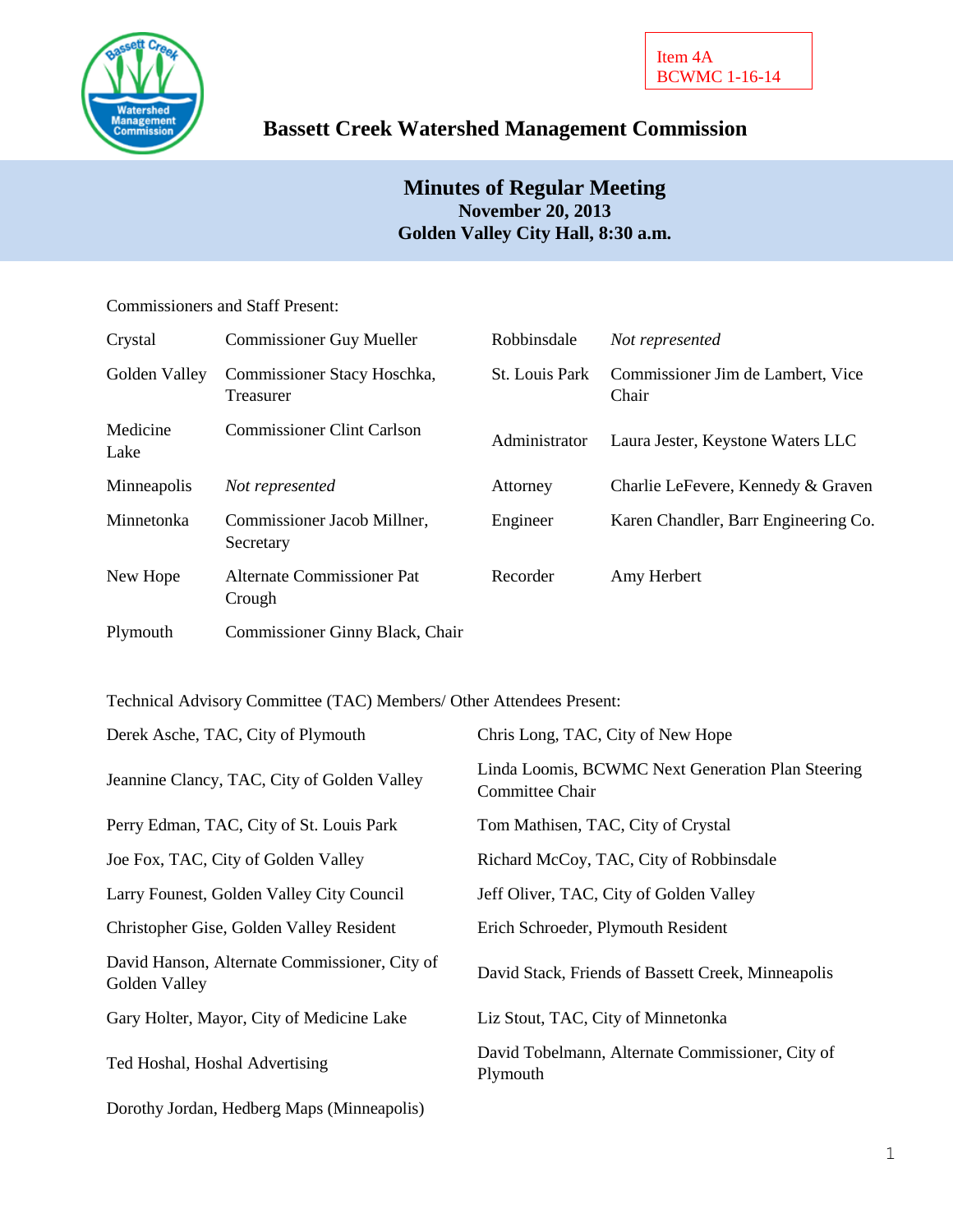## **1. CALL TO ORDER AND ROLL CALL**

On Wednesday, November 20, 2013, at 8:32 a.m. in the Council Chambers at Golden Valley City Hall, Chair Black called to order the meeting of the Bassett Creek Watershed Management Commission (BCWMC) and asked for roll call to be taken. The cities of Golden Valley, Minneapolis, Minnetonka, New Hope, and Robbinsdale were absent from the roll call.

# **2. CITIZEN FORUM ON NON-AGENDA ITEMS**

#### *[Alternate Commissioner David Hanson arrives.]*

David Stack, resident of Minneapolis, requested on behalf of the Friends of Bassett Creek that a representative of the BCWMC give a presentation in either the Harrison or Bryn Mawr neighborhoods about projects that will be happening in Minneapolis from Highway 55 downstream to the tunnel. Chair Black recommended that the BCWMC Administrator contact the BCWMC's Commissioner and Alternate Commissioner for Minneapolis to have them get in touch with Mr. Stack about coordinating a presentation.

*[Commissioners Stacy Hoschka, Jacob Millner, and Pat Crough arrive.]*

# **3. AGENDA**

Commissioner Stacy Hoschka requested that agenda item 5D – Approval of Resolution of Appreciation for Services of Commissioner David Hanson – be moved ahead in the agenda to 5A. Commissioner Millner moved to approve the agenda as amended. Commissioner Millner seconded the motion. Upon a vote, the motion carried 7-0 [Cities of Minneapolis and Robbinsdale absent from vote].

### **4. CONSENT AGENDA**

Administrator Jester requested the addition of an invoice payment in the amount of \$55.80 to the Minnesota Bookstore for a December 2012 public hearing notice publication in the *State Register*. She also noted that she had passed around a revised financial report reflecting the additional invoice. The Commission indicated approval of the addition. Commissioner de Lambert moved to approve the Consent Agenda. Commissioner Mueller seconded the motion. Upon a vote, the motion carried 7-0 [Cities of Minneapolis and Robbinsdale absent from vote]. Mr. Mathisen thanked the Dispute Resolution Committee for all of the work it put into the process and in developing the recommendations.

[The following items were approved as part of the Consent Agenda: the October 17, 2013, BCWMC meeting minutes, the October 17, 2013, BCWMC Workshop minutes, the monthly financial report, payment of the invoices, Approval of the Reimbursement Request from the City of Minneapolis for the Main Stem Project, Approval of the Reimbursement Request from the City of Golden Valley for the Sweeney Lake Outlet Project, Approval of the Reimbursement Request from the City of Golden Valley for the Wirth Lake Outlet Project, Approval of the Reimbursement Request from the City of Crystal for the North Branch Erosion Control Project, Approval of the Dispute Resolution Committee Recommendations, and the Setting of the December meeting of the BCWMC's Executive Committee.]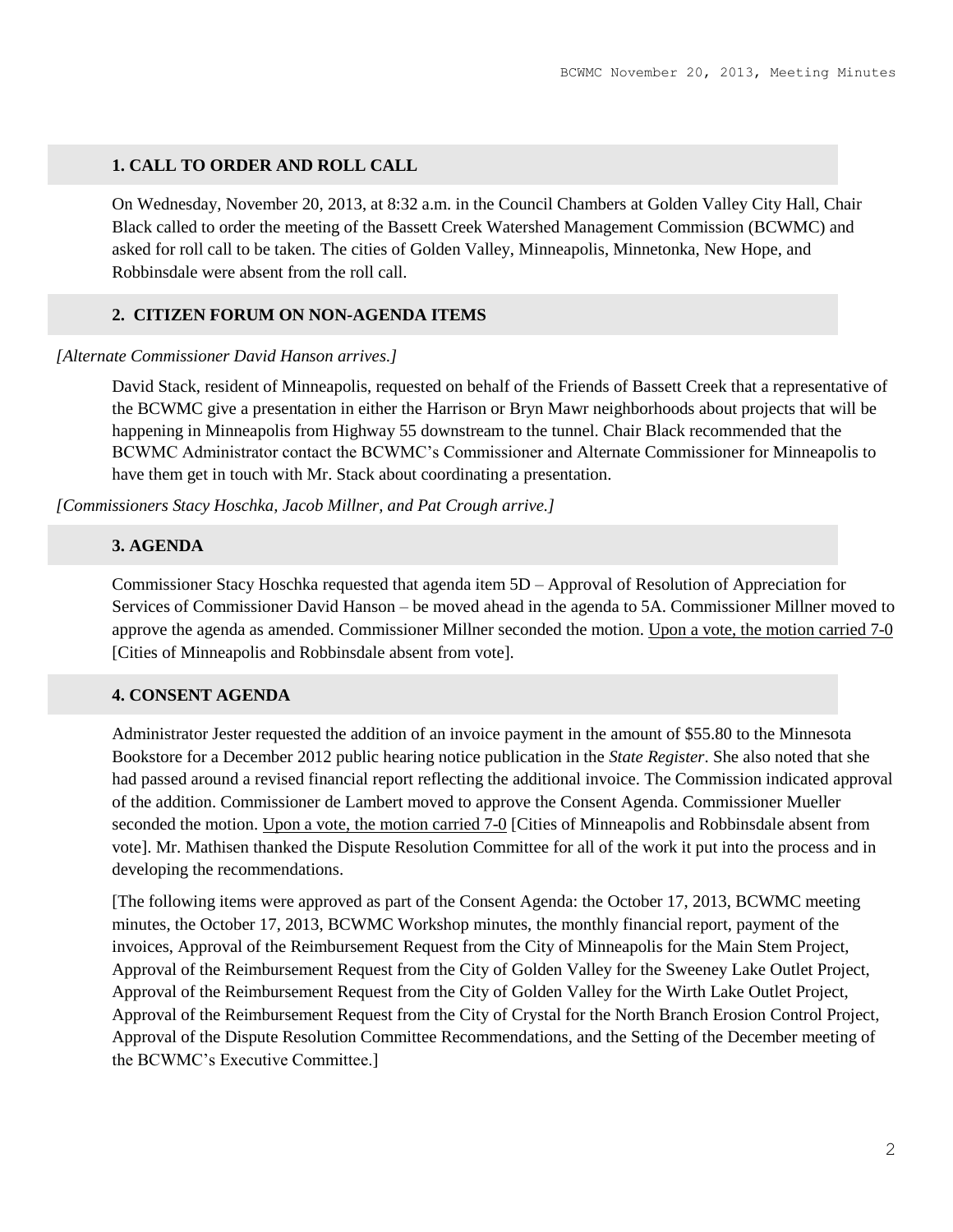| <b>Checking Account Balance</b>                   | \$519,081.91       |
|---------------------------------------------------|--------------------|
| TOTAL GENERAL FUND BALANCE                        | \$519,081.91       |
| TOTAL CASH & INVESTMENTS ON-<br>HAND $(11/13/13)$ | \$2,275,120.37     |
| CIP Projects Levied – Budget Remaining            | $(\$3,012,765.67)$ |
| <b>Closed Projects Remaining Balance</b>          | $(\$737,645.30)$   |
| 2013 Anticipated Tax Levy Revenue                 | \$494,829.94       |
| <b>Anticipated Closed Project Balance</b>         | \$652,184.64       |

The general and construction account balances reported in the Financial Report prepared for the November 20, 2013, meeting are as follows:

# **5. NEW BUSINESS**

#### **A. Approval of Resolution of Appreciation for Services of Commissioner David Hanson**

Chair Black introduced Resolution 13-07 - A Resolution of Appreciation for Services of David Hanson to the Bassett Creek Watershed Management Commission, and she read the resolution aloud. Commissioner Hoschka moved to adopt Resolution 13-07. Commissioner Carlson seconded the motion. Commission, TAC, and Staff members as well as members of the public expressed remarks of appreciation for the contributions that David Hanson has made to the BCWMC. Upon a vote, the motion carried 7-0 [Cities of Minneapolis and Robbinsdale absent from vote].

### **B. Consider Proposal for Development of Watershed Map.**

Ted Hoshal of Hoshal Advertising introduced Dorothy Jordan of Hedberg Maps. He provided a summary of the discussions he had with the BCWMC's Education Committee, and he outlined the proposed project including cost, deliverables, and timeline. Administrator Jester added details on the meetings of the Education Committee, the funds that the Commission has available for a map project, and noted that this project is included in the Commission's 2011 Education and Outreach Plan. She noted that the Education Committee discussed the possibility of finding a corporate sponsor.

Commissioners de Lambert and Hoschka spoke in favor of the BCWMC undertaking the map project, indicating it had been planned for some time but there had been no action. There was discussion about the final map product, companion components to the map like a large map for the BCWMC education display, a possible separate project of making an online interactive map, and when the map would be completed. Chair Black commented that it seems like the Commission is in favor of the project and just needs to work out the details of the project.

Commissioner Carlson asked for further information on where the project funding would come from out of the Commission's budget. Chair Black said that it would come out of the Education budget. Administrator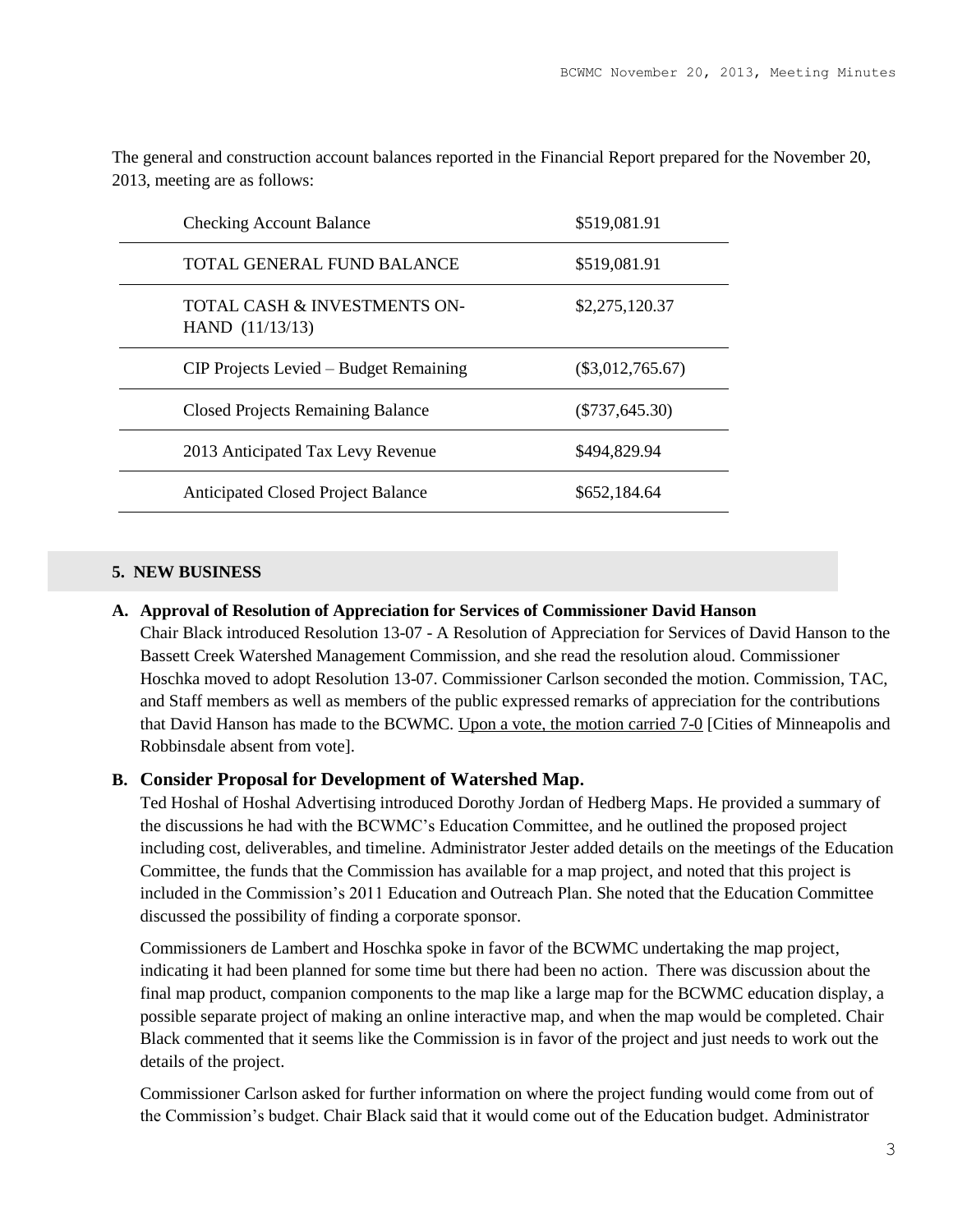Jester replied that the cost would come out of the Education and Public Outreach budget item. She noted that if cost of the project exceeds what the Commission has budgeted for the project, the Commission would need to discuss its options such as being over-budget in 2014 for that line item, using fund balance to cover the overage, or taking budget from another line item. She said that it is possible that the project costs will exceed the budgeted amount by a few thousand dollars, up to \$6,000. There was discussion of the budget for the project and about how the Commission's operating budget and CIP projects are funded.

Commissioner Mueller moved to authorize staff to work out the final details, to add a component to produce a large laminated map, and to negotiate the agreement with Hoshal and Hedberg Maps and bring it back in front of the Commission or the Executive Committee. Commissioner de Lambert seconded the motion. He noted that he is in favor of expediting this project, and if it is possible he would like the Executive Committee to take action on it at the Committee's December meeting. Upon a vote, the motion on the table carried 7-0 [Cities of Minneapolis and Robbinsdale absent from vote].

The Commission discussed its meeting for December and whether it would hold an Executive Committee meeting and a Special Meeting. Attorney LeFevere offered comments on each type of meeting and the public notice requirements. He said that he will work with staff on the meeting notices.

#### **C. TAC (Technical Advisory Committee) Recommendations**

#### **i. Memo from November 7, 2013, TAC Meeting**

#### **a. Possible 2016 – 2020 CIP Projects**

Mr. Asche reminded the group that the CIP process begins in November or December each year and then in the following April the Commission approves the CIP program. He stated that the Commission is beginning its CIP process for the 2016 -2020 CIP. Mr. Asche reminded the Commission and the TAC that now is the time for Commissioners and TAC members to be discussing with each other and their cities possible future CIP projects. He said that no decisions were made at the past TAC meeting about the 2016-2020 CIP, but the TAC will be discussing it at the January 2014 TAC meeting.

#### **b. CIP Selection Criteria**

Mr. Asche reported that the TAC received some guidance from the Plan Steering Committee with regard to possible project characteristics that should be included when CIP projects are being reviewed and prioritized. He explained that the purpose of this selection and prioritization process is to have a system in place for when there may be more projects than funds available; the process would provide a way to prioritize projects. He commented that the TAC agreed with the recommendations that came from the Plan Steering Committee and the TAC added a couple of items, all of which are listed in the TAC memo.

Administrator Jester reiterated that the list in the TAC memo is not yet a final or complete list and the Plan Steering Committee has had a lot of good discussion about the items and will discuss it again at its next meeting. Mr. Asche added that the TAC has offered to assist with developing the weighting criteria if requested.

#### **c.Redefined Trunk System**

Mr. Asche explained that the TAC briefly discussed the trunk system. He said that the Commission's current watershed management plan defines the trunk system and in the past there has been some prioritization of projects in favor of those that were part of the trunk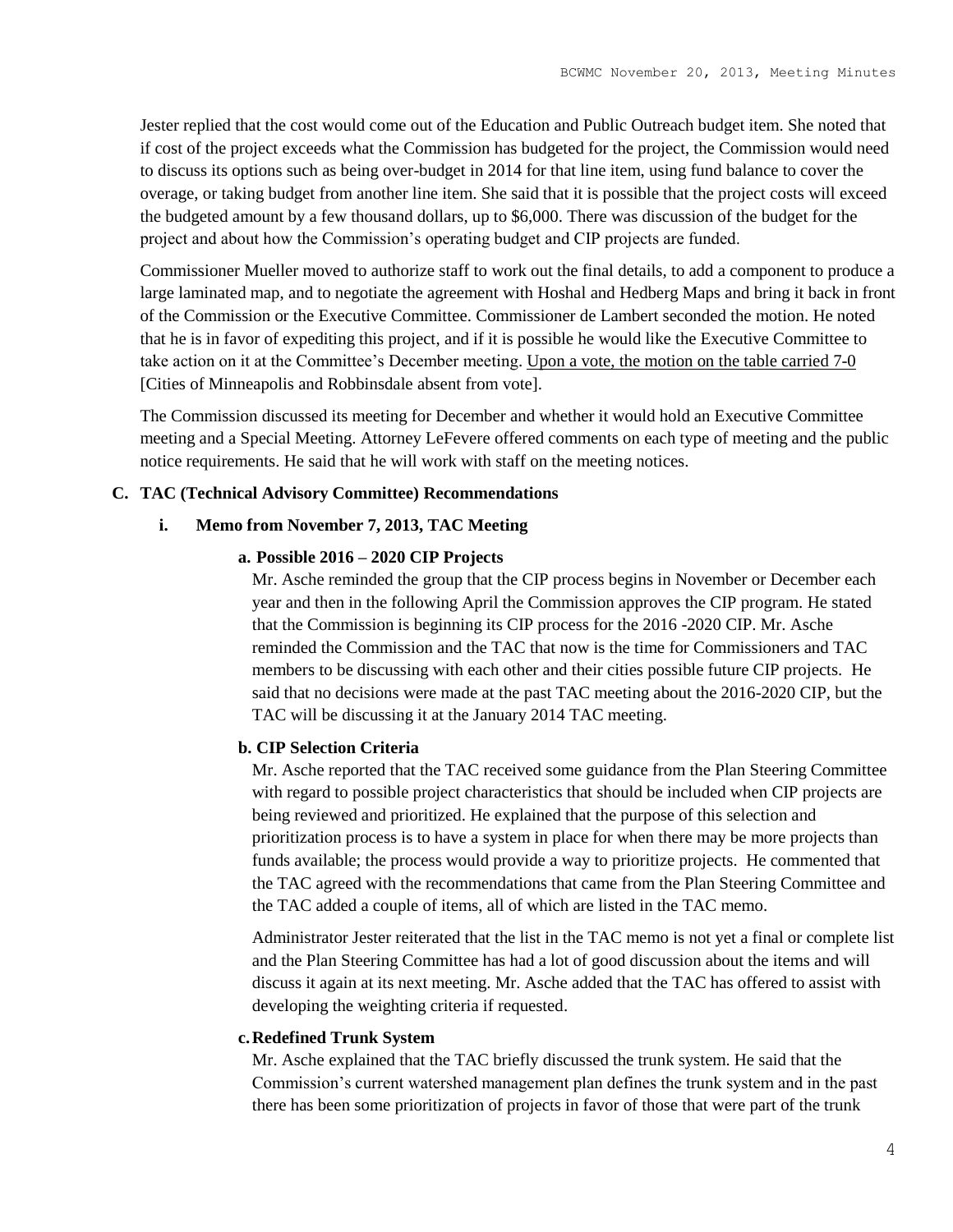system. Mr. Asche expressed that in the end, there was no recommendation for changing the definition of the trunk system.

#### **d. Maintenance of Flood Control Projects**

Mr. Asche told the Commission that there was extended discussion by the TAC on this topic. He explained that as the characteristics of the watershed and the approach of the watershed have changed from just flood control to water quality and as projects have been done across the watershed, questions have arisen over which entities are responsible for particular activities, like inspections and maintenance. He reported that the TAC suggests more research be done to locate and understand documents and agreements with regards to the Flood Control Project.

Mr. Asche reported that TAC member Joe Fox has agreed to take on the role of TAC Chair.

# **ii. Memo with Summary of XP-SWMM Model and Recommendations (additional technical memo available online)**

Mr. Asche provided a brief overview of the purposes of the XP-SWMM model and the P8 model. He described ways that the current XP-SWMM model could be refined and what types of additional detail could be added. Mr. Asche explained that the current model could be used for general assumptions whereas by refining the model and adding detail to it, the model would provide more absolute-type data, which would be a better tool for decision making. Chair Black clarified that the proposed cost is \$246,000. There was discussion of the model and uses of it at different levels of detail.

Mr. Asche noted that the updating of the model is work that could be pieced together over time as budget allows. Mr. Asche added that the Commission has a consultant pool and could request proposals for the work, but he doesn't know if the Commission would see any differences. He noted that most watersheds have the kind of information that would be provided by updating the XP-SWMM model, and he said that the information is extremely valuable and the TAC supports it in whichever way that the Commission wants to proceed.

There was a discussion of Atlas 14 and flood elevations as well as ways that the model would be updated and budget line items that could be used to fund the XP-SWMM update work. Commissioner Carlson asked if the Phase 2 XP-SWMM work was included in the Commission's budget. Chair Black replied no, it's not included in the 2014 budget unless the Commission takes action to amend its 2014 budget. Engineer Chandler commented that the Phase 1 work was funded from the Commission's Long-Term Maintenance fund. She also explained that the order of Phase 2 tasks as listed in the Engineer Memo on this topic is the order in which the Phase 2 updates should take place.

Mr. Oliver said that in regards to the idea of the Commission going out for proposals for the Phase 2 work, he recommends that it be considered very carefully. He said that the Commission Engineer has institutional knowledge and is familiar with the assumptions that are in the background models that will be converted and the Commission Engineer has knowledgeable resources within its company. Mr. Oliver said that he thinks that if the Commission goes out for the XP-SWMM Phase 2 work, the Commission will be paying for a learning curve for the contractor to go back to the Commission Engineer for answers to questions.

Chair Black summarized that it has been suggested that staff come back to the January or February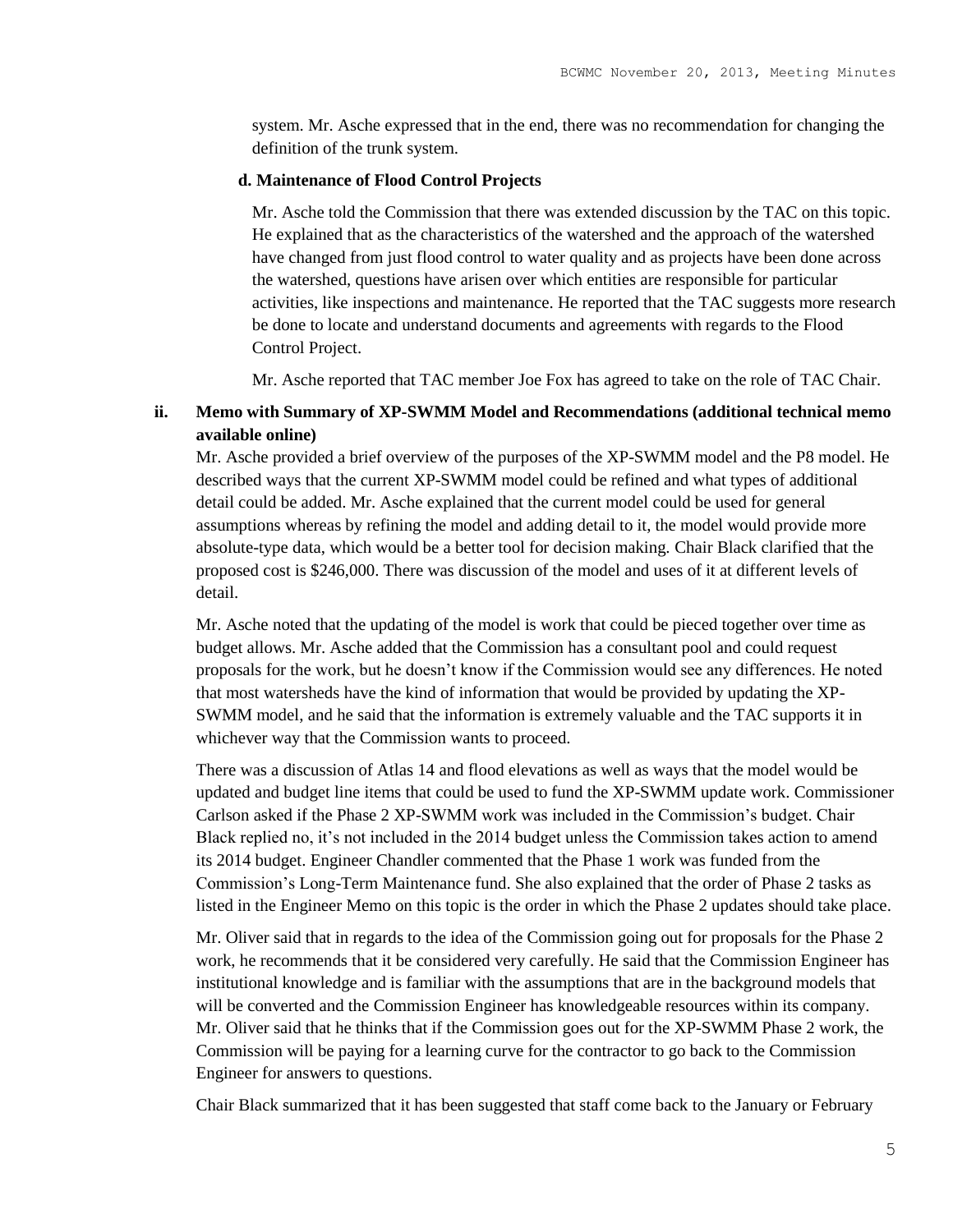meeting with more details on what pieces would be undertaken first, second, and third, if there is a possibility of taking some of the cost out of the Commission's reserve fund, and if there is a possibility of going out to the cities with a letter and description of justifications. She said that there seems to be consensus that the Commission move ahead with the project. Chair Black directed staff to come back to the Commission with the information at either the January or February meeting, based on the readiness of the information.

Administrator Jester raised the topic of a possible XP-SWMM tutorial by the Commission Engineer for the Commission and TAC members. She said that the cost will be \$2,000 and that \$996 of that cost could come from the Surveys and Studies budget and the rest could come from the Technical Services budget. Chair Black directed staff to conduct a Doodle poll to arrange a time for the tutorial. Commissioner Carlson requested that the tutorial occur before the topic is brought in front of the Commission for decision.

Administrator Jester reiterated that the direction to staff by the Commission is that staff will put together funding options for Commission consideration at its January or February meeting, will do a prioritizing of pieces, and options would include amending the 2014 budget, waiting until 2015, funding from the long-term fund, going out for an RFP (Request for Proposal) and/or getting more detail from Barr Engineering on its proposal, and will set up a Doodle poll for the entire Commission regarding scheduling an XP-SWMM tutorial. The Commission agreed to the summary of the direction to staff.

# **D. Consider Proposal for Study of Long-Term Maintenance and Replacement Needs for Flood Control Project**

Engineer Chandler reminded the Commission that it directed the Commission Engineer to develop a proposal in response to the Commission's discussion and questions about long-term maintenance and replacement needs for the Flood Control Project. She summarized the six tasks included in the proposal, as listed in the November 12<sup>th</sup> Engineer Memo "Proposal for Study of Long-Term Maintenance and Replacement Needs for Flood Control Project":

- 1. Estimate of cost to replace the Bassett Creek Flood Control project;
- 2. Funding options for replacing Flood Control Project features;
- 3. Estimated maintenance and repair costs for Flood Control project;
- 4. Options for funding emergency repairs and long-term maintenance of Flood Control Project;
- 5. Locate and review previous agreements for the Flood Control Project; and
- 6. Prepare technical memorandum.

She said that the estimated cost of the work is \$16,500 and that at the time of its discussion at the workshop, the Commission indicated that the costs could come out of the Long-Term Maintenance fund. Engineer Chandler said the goal would be to complete the work by the end of February, but that timeline would be dependent on getting information back from the Minnesota Department of Transportation and the U.S. Army Corps of Engineers. Chair Black suggested that the Commission consider the Administrator taking on task 2 "funding options for replacing Flood Control project features" and task 4 "Options for funding emergency repairs and long-term maintenance of Flood Control Project."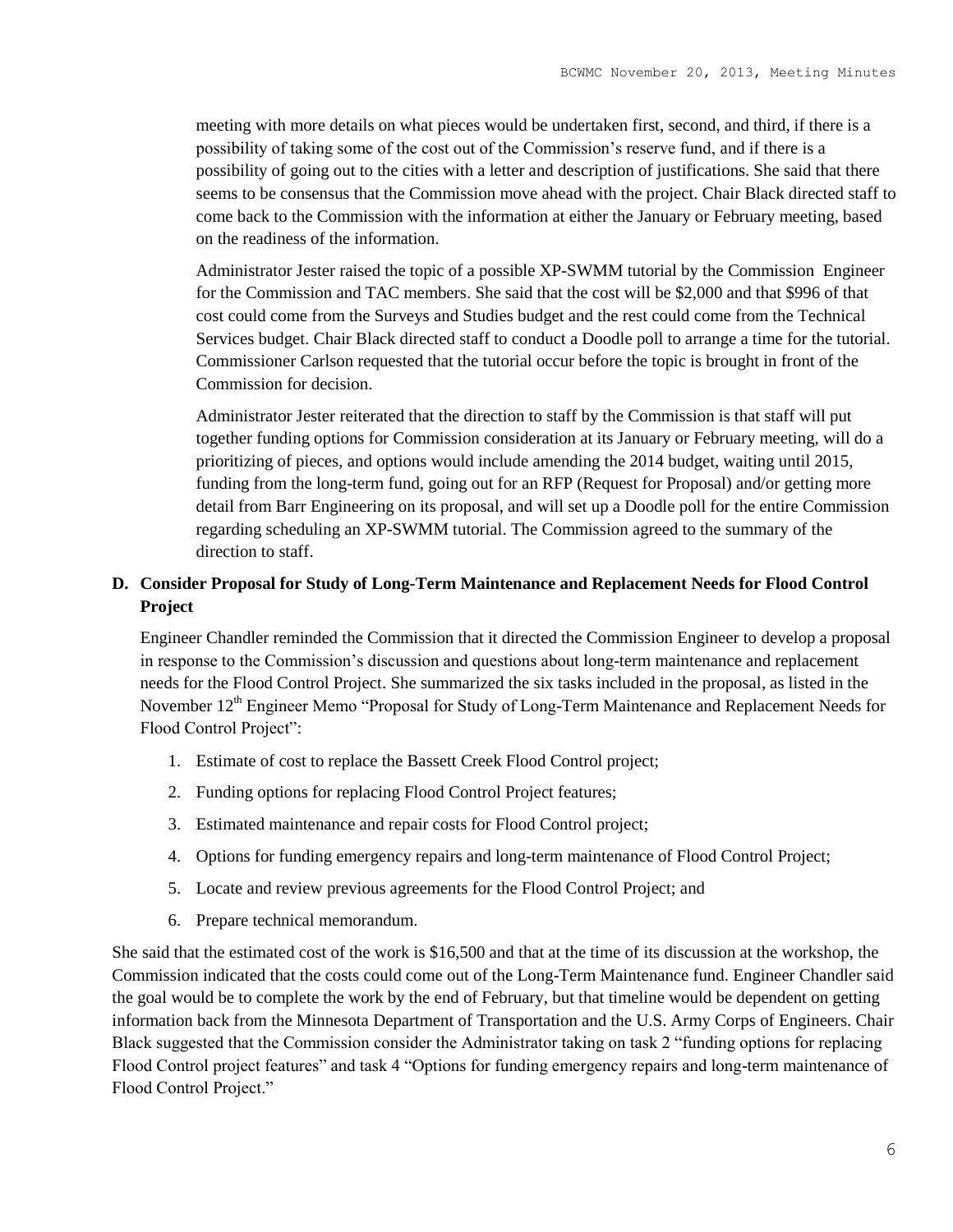Chair Black moved that the Commission authorize the Commission Engineer to perform tasks 1, 3, 5, and 6. Commissioner Hoschka seconded the motion. There was discussion of how the work would be funded. Chair Black said that the Commission has been discussing funding the work from the Long-Term Maintenance fund. Commissioner de Lambert clarified that the Commission is authorizing an estimated budget of \$13,500. Chair Black agreed with the clarification. Administrator Jester added that the budget would come from the Long-Term Maintenance fund. Upon a vote, the motion carried 7-0 [Cities of Minneapolis and Robbinsdale absent from vote].

# **6. OLD BUSINESS**

# **A. Receive Update on Next Generation Plan Development**

Chair Loomis reported that the cost of the Plan update is pushed right up against what was budgeted for this year. She said that it has been a lot of work with a lot of discussions, such as discussions about the policies. Administrator Jester added that work on the policy section is continuing, but the budget has been expended including the budget that had been saved from previous Plan Update project tasks that were completed under budget. She said that the projected budget overrun is estimated to be about \$8,000, but there could potentially be savings on future tasks.

Chair Black commented that she hopes that there would be future cost savings, but as the process moves forward, the issues will get more detailed, and she doesn't anticipate there being future cost savings. Chair Loomis provided an update of recent Plan Steering Committee discussions. Administrator Jester announced that the next Plan Steering Committee meeting is December  $16<sup>th</sup>$ . Committee Chair Loomis said that the Commission should forward to Administrator Jester any comments about the draft list of CIP project weighting criteria as included in the November 12, 2013 TAC memo.

# **B. Approval to Amend Agreement with Golden Valley for 2015 Main Stem Project Feasibility Study**

Mr. Oliver said that in order to appropriately involve the public earlier in the project's implementation, and due to conversations with the Commission Engineer, the City of Golden Valley decided that it would be best to modify the contract between the Commission and the City of Golden Valley and between the City and WSB to have public participation as part of the feasibility report rather than following the feasibility report. He said that the 2015 project could see a rather significant tree removal, depending on the methods chosen, and the City would like to have conversations with the residents before coming to the Commission with 50% plans.

Commissioner Mueller moved to approve the amendment. Commissioner Crough seconded the motion. Alternate Commissioner Tobelmann asked where the extra \$8,000 will come from. Mr. Oliver said it is in the project budget. Upon a vote, the motion carried 7-0 [Cities of Minneapolis and Robbinsdale absent from vote].

# **C. Update on Medicine Lake Water Level Issue**

Administrator Jester mentioned the newspaper articles and e-mails that have been circulating regarding this issue. She handed out a written recommendation and asked the Commission to consider moving forward with the items identified in her recommendation, including:

- The Commission continues to play a facilitation role in this issue;
- The Commission acknowledges its role as a facilitator; and,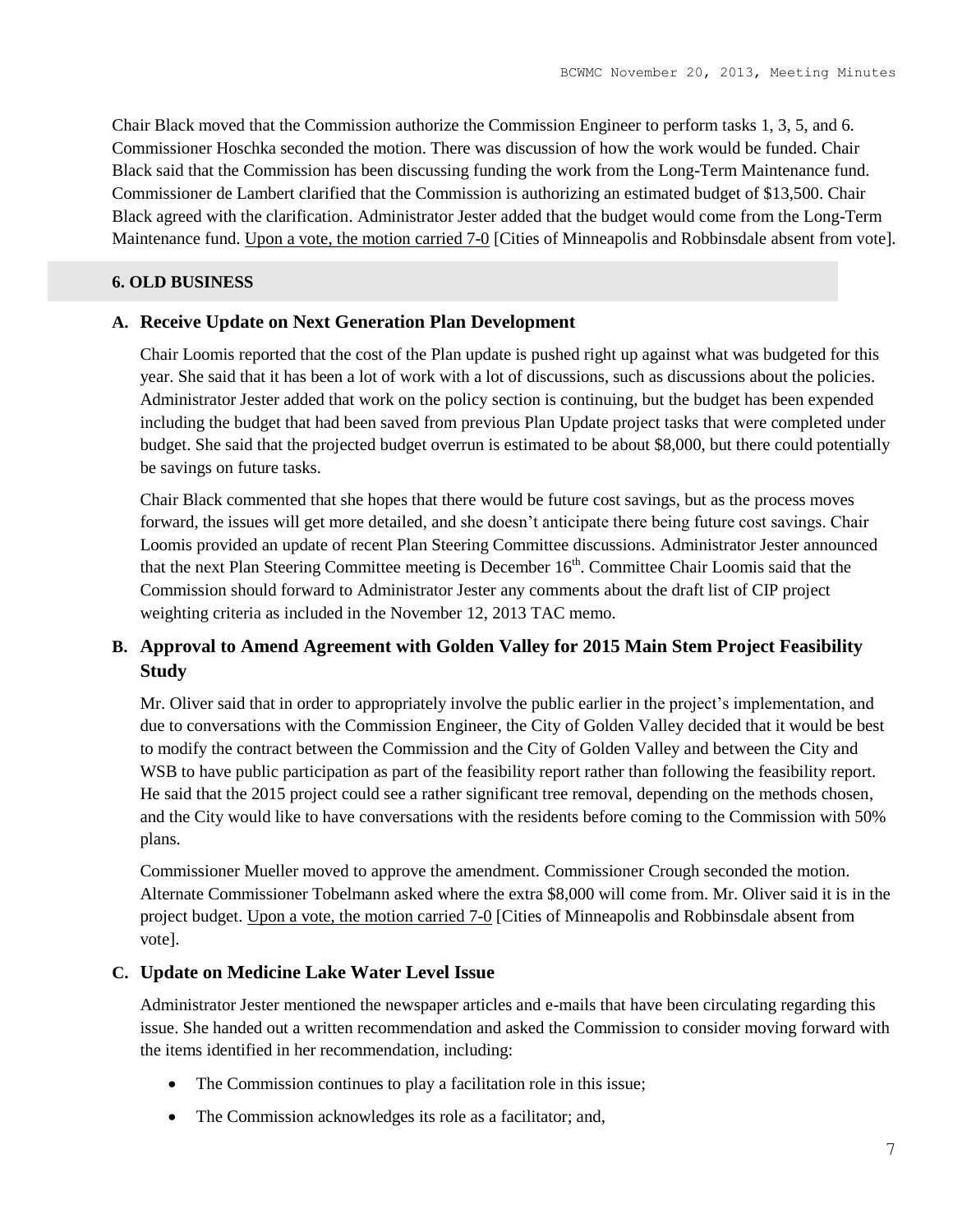• The Commission acknowledges that ultimately it might not be the implementer or the funder of potential future projects.

Administrator Jester listed potential actions that she recommends the Commission undertake, including sending a letter to stakeholders, continuing to gather information from stakeholders, directing the Commissioner Engineer to pull together information to determine components of a study on possibly altering the outlet structure and a "ballpark" cost estimate for that work, and hosting a large meeting of all of the stakeholders early next year (facilitated by a third party) in order to share ideas and information, dispel miscommunication, and to hear from experts about the different issues of concern to the stakeholders.

Mr. Oliver mentioned that the City of Golden Valley constructed and operates a variable-quantity weir on Wisconsin Avenue as part of the original Flood Control Project. He said that the City would be happy to provide information on the City's experience with operating that weir.

Alternate Commissioner Tobelmann commented that the Commission needs to know who has the jurisdiction on the issues and the process and noted that if Administrator Jester is facilitating the process, then it could be interpreted that she is the leader.

### *[Commissioner Hoschka departs the meeting.]*

There was discussion of the issues and ways for the Commission to proceed.

# *[Commissioner Millner departs the meeting.]*

Medicine Lake Mayor Gary Holter spoke about Medicine Lake's value as a key resource and about his concerns on behalf of property owners around Medicine Lake. He stated that those property owners would be willing to put up resources to make the quality of life better there. Chair Black said that lake property owners should be part of the stakeholder group but stated that the group is hard to get hold of. Mayor Holter agreed that the facts need to be identified such as how to proceed, who to talk to, who controls what issues and said that this is what they have been asking for. He brought up their previous request for a study being done and brought up the petition that was signed by 600 people indicating that more people than those that live on Medicine Lake are interested in the issues affecting the lake. Chair Black said that she would like to hear from those stakeholders about what issues concern them. Mayor Holter said that all that they are asking for is a study taking a look at the dam and the possibility of a controllable weir.

Administrator Jester reminded the Commission that one of her recommendations is that the Commission Engineer pull together a list of components of such a study and a high-level cost estimate for such a study. Chair Black said that in order to pull together that information, the Commission Engineer would need to know the specific topics of the study and therefore the issues need to be identified by the stakeholders and compiled. She said that the responses from the stakeholders should come back at the January or February meeting as well as a list of components that would be needed in preparation of a larger meeting.

Chair Black asked the Commission what it would like to do about Administrator Jester's recommendations. Mr. Oliver said that the downstream cities would like the impacts of a controllable weir on downstream cities to be included in the study. Administrator Jester recommended that the Commission take action to acknowledge its role as a facilitator in this issue and that the Commission might not be the implementer or the funder of potential future projects and to send a letter communicating that information to stakeholders. Commissioner Crough moved to approve the recommendation. Commissioner Muller seconded the motion. Upon a vote, the motion carried 5-0 [Cities of Golden Valley, Minneapolis, Minnetonka, and Robbinsdale absent from vote].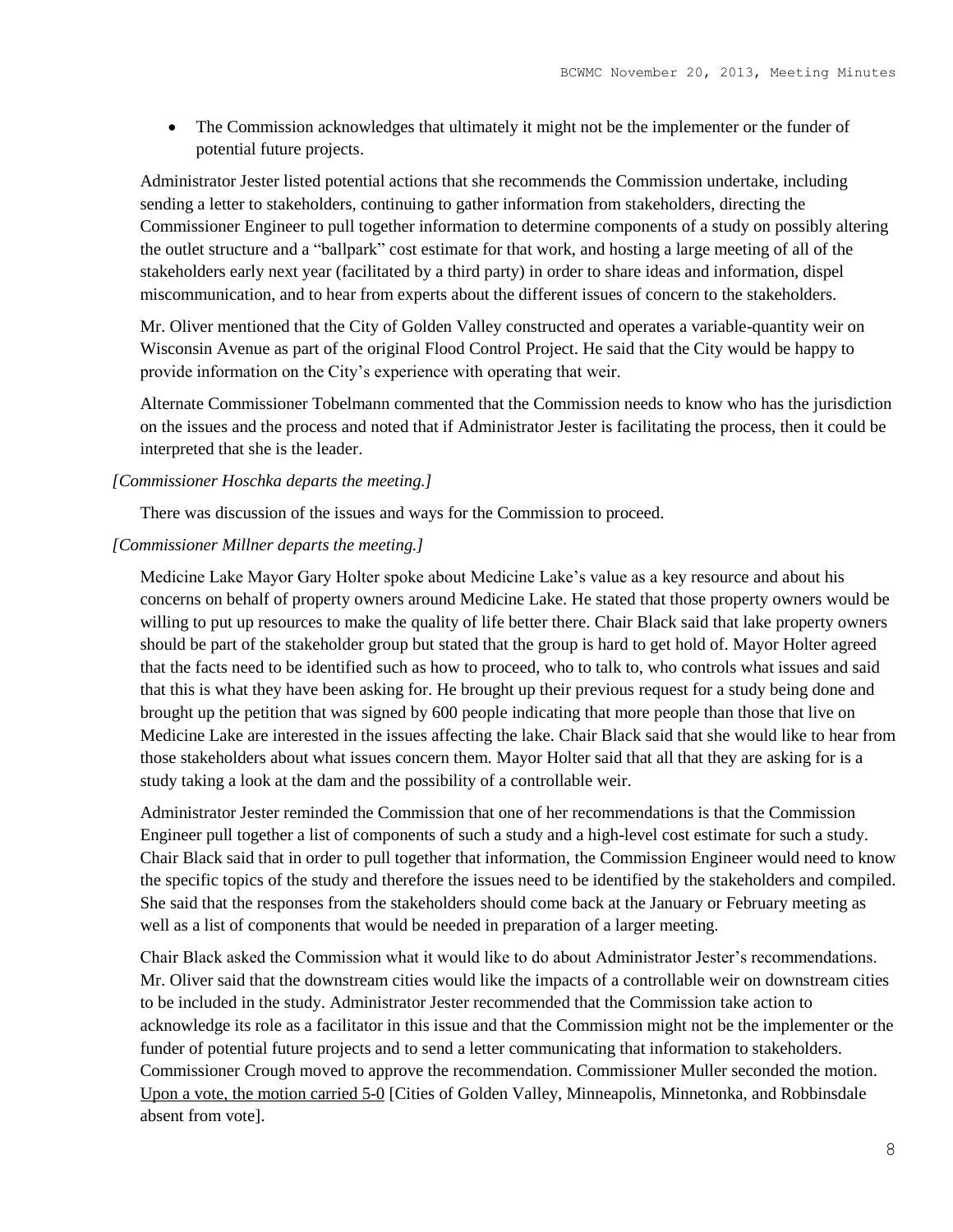Chair Black directed Administrator Jester to be the signatory on the letter.

# **D. Four Seasons Area Water Quality Project – Response to 90% Plan Comments and Alternatives Analysis**

Mr. Asche provided background on the project and its process to date. He added that the plan set is available with the meeting packet. He also said that the packet included the City's responses to the Commission Engineer's comments on the 90% plan set. Mr. Asche referenced the City of Plymouth's November 12, 2013, memo "Four Seasons Drainage Improvement Alternatives" also included in the meeting packet. He said that the Table 1 in the memo summarizes the existing alternatives examined through the project feasibility study and Table 2 is a brief analysis of additional alternatives. He provided more detail about the information in the memo and recommended that this topic be tabled until January in order to provide an opportunity for residents to have a chance to speak about the alternatives.

Chair Black had questions about the phosphorous removal estimates for some of the alternatives, and Mr. Asche answered her questions and gave more information on the different alternatives. There was a short discussion of the tree removal proposed in the project's original plan, and Engineer Chandler asked if the original plan included the clearing of 1,000 trees. Chair Black said yes, but that plan included the stormwater pond and this plan is just the rip rap of the channel and no pond. Mr. Asche asked the Commission to remember that this is a big project at three-fourths of a mile long. Engineer Chandler pointed out that the City's memo recommends two items that are years out from now, including a possible partnership with the Four Seasons Mall property owner and work in context with an approved TMDL (Total Maximum Daily Load) study.

Mr. Asche answered specific questions about the project alternatives, and he commented that a great discussion for the Commission to have is how to weigh the projects with regards to phosphorous removal.

Mr. Asche said that he would like to have further discussion with the Commission at its January meeting when residents could attend and hear the discussion. He said he then would like the opportunity to go back to the residents and get input from them. Engineer Chandler clarified that the Commission Engineer will not be reviewing the plan set sent over by the City since this item has been tabled for now. Chair Black said that this item will be added to the Commission's January meeting and asked Mr. Asche to notify the Commission about when he will be meeting with the residents and for Commissioners to RSVP for that meeting through Administrator Jester so that the meeting could be public noticed.

### **7. COMMUNICATIONS**

- **A. Administrator:** Written report was included in meeting packet.
- **B. Chair:** No Communications
- **C. Commissioners:** No Communications
- **D. Committees:** No Communications
- **E. Legal Counsel:** No Communications
- **F. Engineer:** Engineer Chandler announced that she has the MPCA's (Minnesota Pollution Control Agency) draft 2014 list of water body impairments – mostly including chloride impairments - and the Commission can contact her for it. She also reported that there is a public hearing in January for nutrient criteria